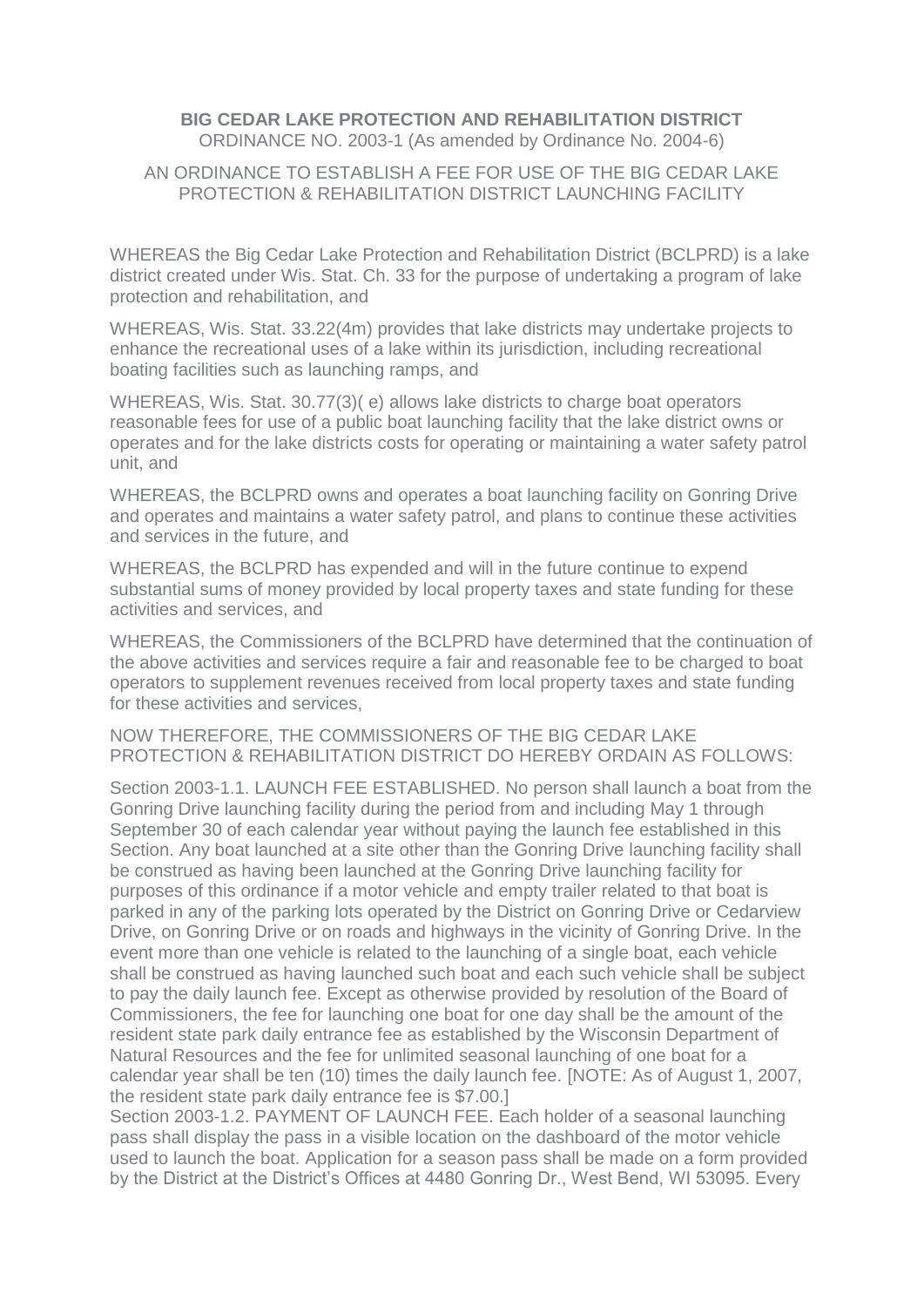person that launches a boat on a single day shall utilize an envelope/tear-off payment stub system under which the person who launches a boat inserts the applicable fee into the envelope provided by the District, tears off the stub and places the stub in a visible location on the dashboard of the motor vehicle used to launch the boat, and places the envelope into a designated launch fee container near the launch facility. The parking of a motor vehicle with an empty trailer in any of the parking lots operated by the District on Gonring Drive or Cedarview Drive, on Gonring Drive or on roads and highways in the vicinity of Gonring Drive without a visible seasonal launching pass or valid tearoff payment stub on the motor vehicle's dashboard will be conclusive evidence of a failure to comply with Section 2003-1.1.

Section 2003-1.3. CITATION ENFORCEMENT. The Big Cedar Lake Protection & Rehabilitation District hereby adopts and authorizes the use of a citation to be issued for violations of ordinances, including ordinances for which a statutory counterpart exists, as provided in Wis. Stats. § 66.0113. Citations authorized under this ordinance may be issued by water safety patrol officers hired or contracted for by the Big Cedar Lake Protection & Rehabilitation District, and/or by any other employee hired by the Big Cedar Lake Protection.& Rehabilitation District. Nothing herein shall be construed to prohibit the District from enforcing this ordinance by any other lawful means.

Section 2003-1.4. PENALTIES/CASH DEPOSITS. A. The penalty/cash deposit for violations of Ordinance 2003-1 shall be \$25 for the first offense and \$50 for the second or subsequent offense during the same calendar year. The penalty/cash deposit may be paid at the District offices or by mail to the District at 4480 Gonring Dr., West Bend, WI 53095 within ten (10) calendar days of the date the violation occurred. The cancelled check will serve as the receipt.

B. In the event a penalty/cash deposit has not been paid to the District under Section 2003-1.4A above within ten (10) days of the date the violation occurred, the penalty/cash deposit is to be made with the Clerk of the Circuit Court for Washington County, Wisconsin, and said Clerk shall give a receipt for any penalty/cash deposit that is made in person, unless the penalty/cash deposit amount is mailed in and, in that case, the cancelled check will serve as the receipt. In addition to the penalty/cash deposit required in Section 2003-1.4A above that has not been paid to the District within ten (10) days of the date the violation occurred, the penalty/cash deposit shall include a penalty assessment if required by Section 165.87, Wisconsin Statutes, a jail assessment if required by Section 302.46(1), Wisconsin Statutes, and any applicable fees and court costs prescribed by Wisconsin Statutes.

Section 2003-1.5. SEVERABILITY. The provisions of this ordinance shall be deemed severable and it is expressly declared that the Commissioners of the Big Cedar Lake Protection & Rehabilitation District would have passed the other provisions of this ordinance irrespective of whether or not one or more provisions may be declared invalid. If any provision of this ordinance or the application to any person or circumstances is held invalid, the remainder of the ordinance and the application of such provisions to other persons or circumstances shall not be affected.

Section 2003-1.6. EFFECTIVE DATE. This ordinance shall become effective on May 1, 2004, upon passage and publication.

(NOTE: Ordinance 2003-1 was adopted on February 12, 2004 and was published on February 18, 2004. Ordinance 2004-6 was adopted on August 2, 2004 and was published on September 1, 2004.)

\*\*\*\*\*\*\*\*\*\*\*\*\*\*\*\*\*\*\*\*

I, the undersigned, hereby certify that as of August 1, 2007, the above Big Cedar Lake Protection and Rehabilitation District (BCLPRD) Ordinance is a true and correct copy of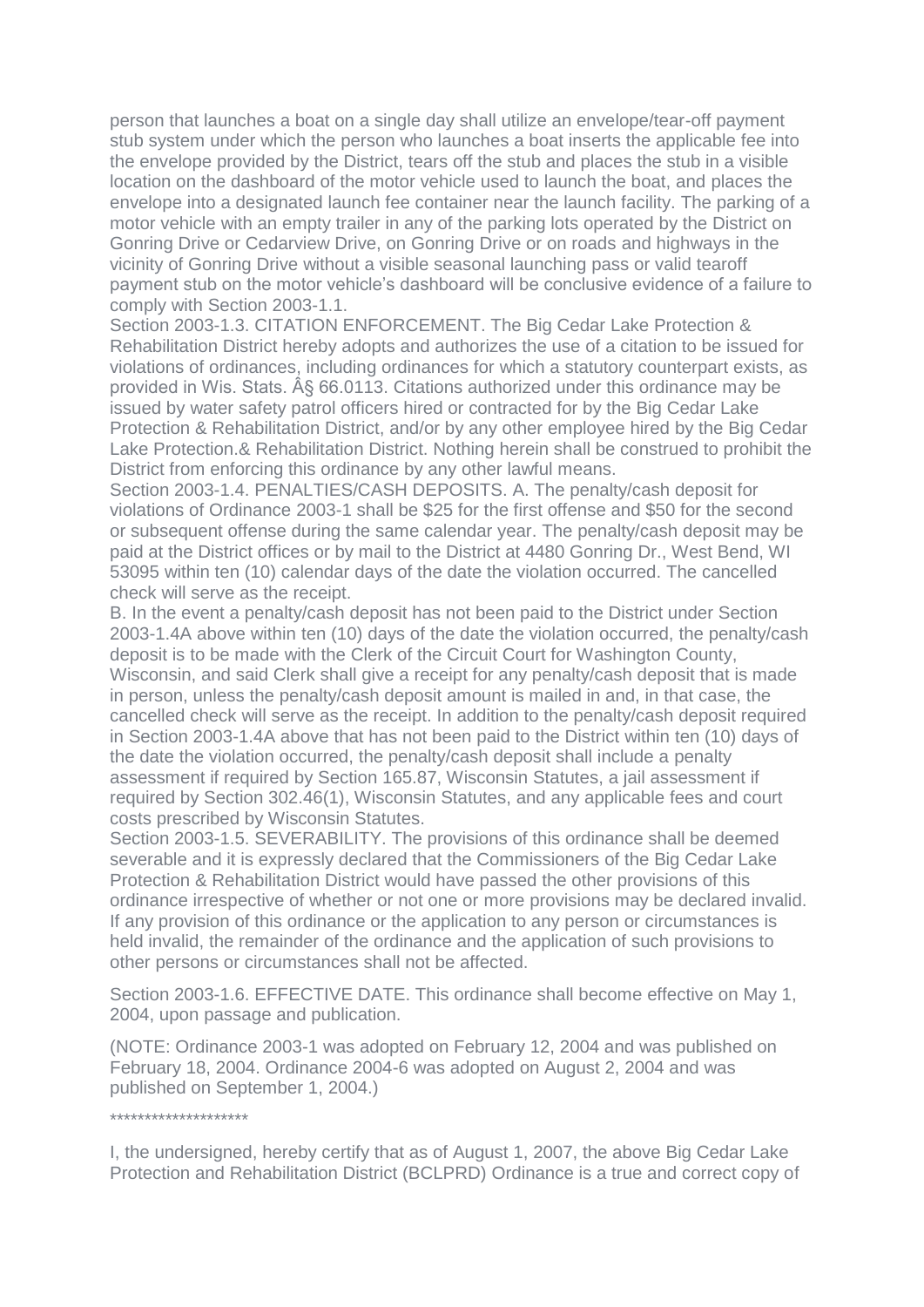BCLPRD Ordinance 2003-1 as that Ordinance has been amended by BCLPRD Ordinance 2004-6.

Roger E. Walsh, Chairperson Big Cedar Lake Protection & Rehabilitation District

## **BIG CEDAR LAKE PROTECTION AND REHABILITATION DISTRICT ORDINANCE NO. 2018-1**

AN ORDINANCE TO ESTABLISH REGULATIONS AT THE LAUNCHING FACILITIES TO BIG CEDAR LAKE AT GONRING DRIVE, HACKER DRIVE AND CEDAR PARK DRIVE RELATING TO CLOSING THESE LAUNCHING FACILITIES WHEN THE TWO PARKING AREAS OIWNED AND OPEATED BY THE BCLPRD ARE FULL WITH 34 VEHICLE UNITS

WHEREAS the Big Cedar Lake Protection and Rehabilitation District (BCLPRD) is a lake district created under Wis. Stat. Ch. 33 for the purpose of undertaking a program of lake protection and rehabilitation on Big Cedar Lake in Washington County, Wisconsin, and

WHEREAS the BCLPRD owns and operates a boat launching facility on Big Cedar Lake on Gonring Drive and has the authority to establish regulations on the use of such launching facilities at Big Cedar Lake, and

WHEREAS the BCLPRD has been authorized by the Town of West Bend, Wisconsin to establish regulations at the boat launching facilities to Big Cedar Lake at Hacker Drive and at Cedar Park Drive relating to closing the boat launching facilities at Hacker Drive and Cedar Park Drive when the two parking areas owned or leased and operated by the BCLPRD off of Gonring Drive are full with 34 vehicle and/or Vehicle-Trailer units, and

WHEREAS pursuant to NR 1..91(5) the Wisconsin Department of Natural Resources has determined that granting permits for boating access on bodies of water where the maximum access standards are exceeded will materially impair navigation and is detrimental to the public interest, and

WHEREAS public boating access on Big Cedar Lake is at the maximum provided for in NR 1.91(5) at one or more access sites on Big Cedar Lake which in total provide 1 vehicle-trailer unit per 25 open water acres,

NOW THEREFORE, BE IT ORDAINED BY THE COMMISSIONERS OF THE BCLPRD that the following provisions relating to the use of the Gonring Drive, Hacker Drive and Cedar Park Drive launch facilities shall be in effect as of August 1, 2018:

**Section 2018-1.1 BOAT LAUNCHING TO BIG CEDAR LAKE PROHIBITED AT THE GONRING DRIVE, HACKER DRIVE AND CEDAR PARK DRIVE BOAT LAUNCH FACILITIES WHEN THE TWO PARKING AREAS OWNED OR LEASED AND OPERATED BY THE BCLPRD OFF OF GONRING DRIVE ARE FULL WITH 34 VEHICLE AND/OR VEHICLE-TRAILER UNITS.** 

**On Saturdays, Sundays and Holidays, from Memorial Day thru Labor Day of each** year, no person shall launch a boat from the Gonring Drive, Hacker Drive or Cedar Park Drive boat launch facilities unless:

(A) At the time of launching, there is an available parking space in the BCLPRD's two parking areas owned or leased and operated by the BCLPRD off of Gonring Drive for the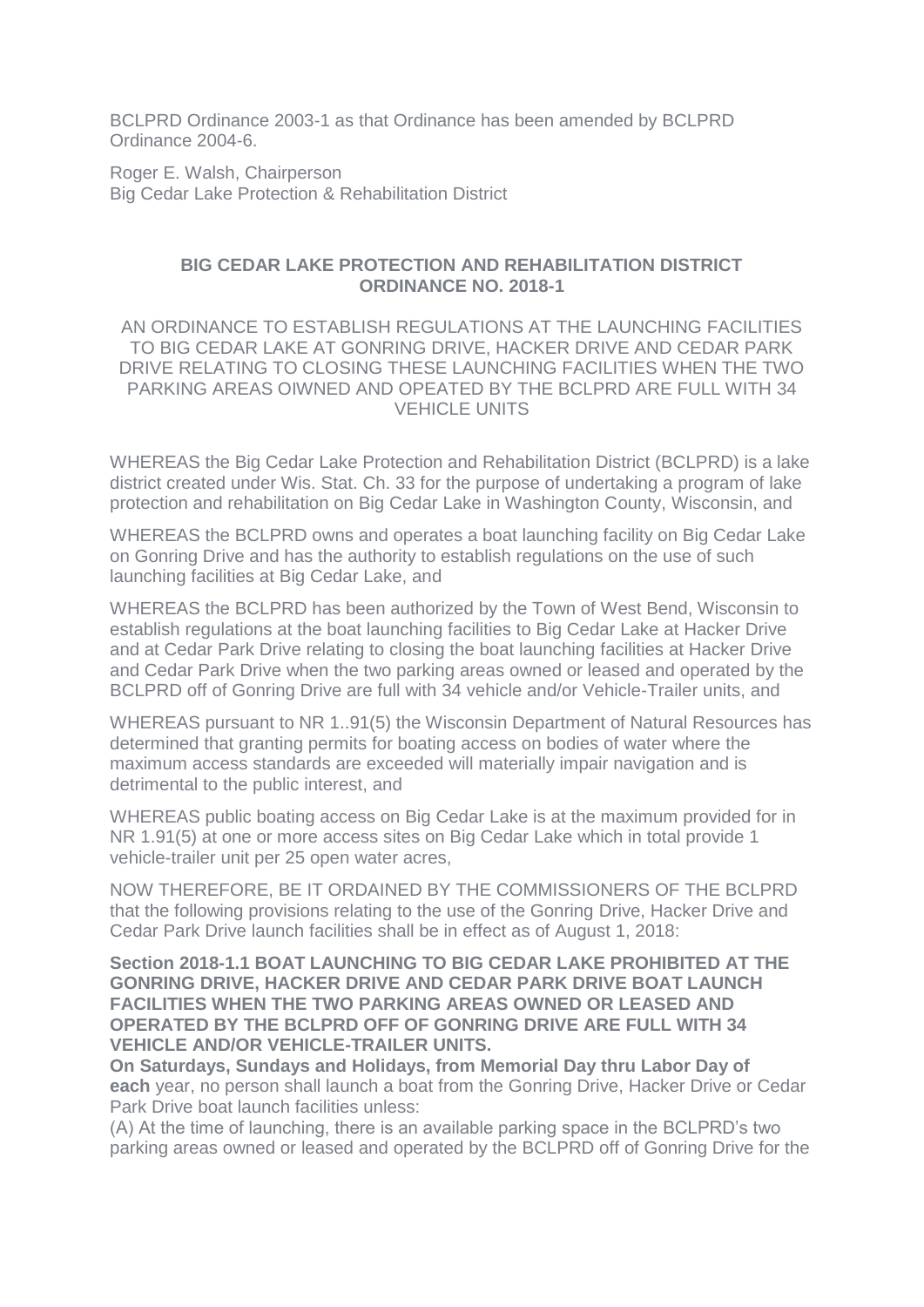vehicle and trailer which transported the boat, the western parking area containing 24 parking spaces and the eastern parking area containing 10 parking spaces, and

(B) such vehicle and trailer is then parked in a parking space in one of the BCLPRD's two parking areas off of Gonring Drive, provided however, to assure that parking in such parking areas is limited to the general public, no owner or tenant of property on Big Cedar Lake shall be required or permitted to park in such parking areas after launching a boat owned or operated by such owner or tenant at such launch facilities

**Section 2018-1.2 BCLPRD TO ATTEMPT TO CLOSE THE BOAT LAUNCH FACILITIES WHEN PARKING AREAS OFF OF GONRING DRIVE ARE FULL; EFFECT OF FAILURE TO CLOSE.** To aid in accomplishing the prohibition against launching at the Gonring Drive, Hacker Drive and Cedar Park Drive launch facilities, the BCLPRD will attempt to close the launch ramps at the Gonring Drive, Hacker Drive and Cedar Park Drive launch facilities when there is no available parking space in the BCLPRD's two parking areas off of Gonring Drive, provided however, the failure of the BCLPRDÂ to close the launch ramps at the Gonring Drive, Hacker Drive and Cedar Park Drive launch facilities shall not allow any person to launch a boat in violation of Section 2018.1.1.

**Section 2018-1.3. CITATION ENFORCEMENT**. The BCLPRD hereby adopts and authorizes the use of a citation to be issued for violations of ordinances, including ordinances for which a statutory counterpart exists, as provided in Section 66.0113, Wis. Stats. Citations authorized under this Ordinance may be issued by Water Safety Patrol Officers hired or contracted for by the BCLPRD, and/or by any other employee hired by the BCLPRD. Nothing herein shall be construed to prohibit the BCLPRD from enforcing this Ordinance by any other lawful means.

## **Section 2018-1.4. PENALTIES/CASH DEPOSITS.**

- 1. The penalty/cash deposit for violations of Ordinance 2018-1.1 shall be \$75 for the first offense and \$150 for the second and/or subsequent offense during the same calendar year. The penalty/cash deposit may be paid at the BCLPRD offices or by mail to the District at 4480 Gonring Dr., West Bend, WI 53095 within ten (10) calendar days of the date the violation occurred. The cancelled check will serve as the receipt.
- 2. In the event a penalty/cash deposit has not been paid to the District under Section 2018- 1.4(A) above within ten (10) days of the date the violation occurred, the penalty/cash deposit is to be made with the Clerk of the Circuit Court for Washington County, Wisconsin, and said Clerk shall give a receipt for any penalty/cash deposit that is made in person, unless the penalty/cash deposit amount is mailed in and, in that case, the cancelled check will serve as the receipt. In addition to the penalty/cash deposit required in Section 2018-1.4(A) above that has not been paid to the District within ten (10) days of the date the violation occurred, the penalty/cash deposit shall include a penalty assessment if required by Section 165.87, Wisconsin Statutes, or any other Wisconsin Statute, a jail assessment required by Section 302.46(1), Wisconsin Statutes, or any other Wisconsin Statute, and any applicable fees and court costs prescribed by Wisconsin Statutes.

**Section 2018-1.5. SEVERABILITY.** The provisions of this Ordinance shall be deemed severable and it is expressly declared that the Commissioners of the Big Cedar Lake Protection & Rehabilitation District would have passed the other provisions of this Ordinance irrespective of whether or not one or more provisions may be declared invalid. If any provision of this Ordinance or the application to any person or circumstance is held